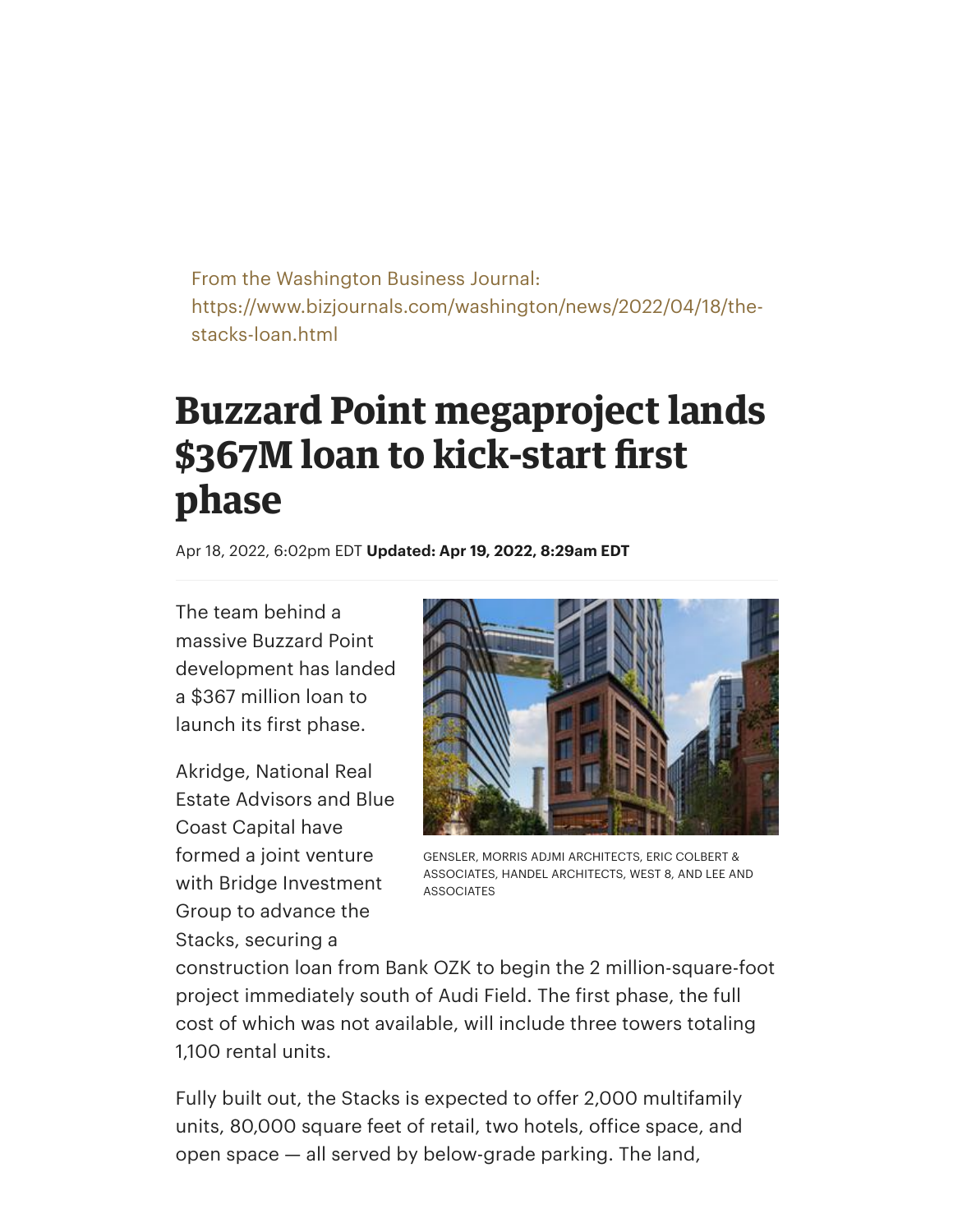currently parking lots and grassland, is bounded by T, V, First and Second streets SW.

Market conditions "are very favorable for delivery of this marquee asset," David [Sarner,](https://www.bizjournals.com/washington/search/results?q=David%20Sarner) executive vice president for originations at Little Rock, Arkansas-based Bank OZK (NASDAQ: OZK), said in a statement. The development team has retained six architects to design the buildings and landscape: Gensler, Morris Adjmi Architects, Eric Colbert & Associates, Handel Architects, West 8, and Lee and Associates.

Akridge Senior Vice President Adam [Gooch](https://www.bizjournals.com/washington/search/results?q=Adam%20Gooch) said the project's "walkable, community-centric design" takes into account the evolving Buzzard Point landscape, as there are multiple major projects planned, underway or recently completed. The Stacks' buildings will range from 12 to 14 stories, with retail and amenities oriented largely to create a neighborhood as opposed to a tourist destination, he said.

These first towers, the southern-most three elements on the 6-acre site, are expected to be completed in 2025. The design, a yearlong endeavor, features angled pedestrian corridors and a curving central retail corridor with patios, seating and green space. Some office space, as much as 250,000 square feet, may be incorporated into the Stacks, but largely in later phases.

Akridge [bought](https://www.bizjournals.com/washington/news/2017/08/10/the-forgotten-peninsula-how-d-c-s-buzzard-point-is.html) the land from Pepco for \$75 million in 2005 anticipating its future potential — two years earlier, the Anacostia Waterfront Initiative framework was released that urged mixed-use development and improved waterfront access at Buzzard Point, where the Potomac and Anacostia rivers meet. The area was later chosen as the future home of D.C. United's stadium, and then designated a federal opportunity zone, two steps that would drive huge interest from developers and investors.

Buzzard Point has experienced surging development the past few years with the arrival of RiverPoint — the conversion of the former U.S. Coast Guard headquarters as residential, retail and office the Peninsula 88 condominiums, Watermark from Douglas Development Corp. and others. And there is much more to come, as Hoffman & [Associates](https://www.bizjournals.com/washington/news/2022/02/25/two-tower-development-voa-hq-by-audi-field-clears.html) applies for tax credits for a \$200 million